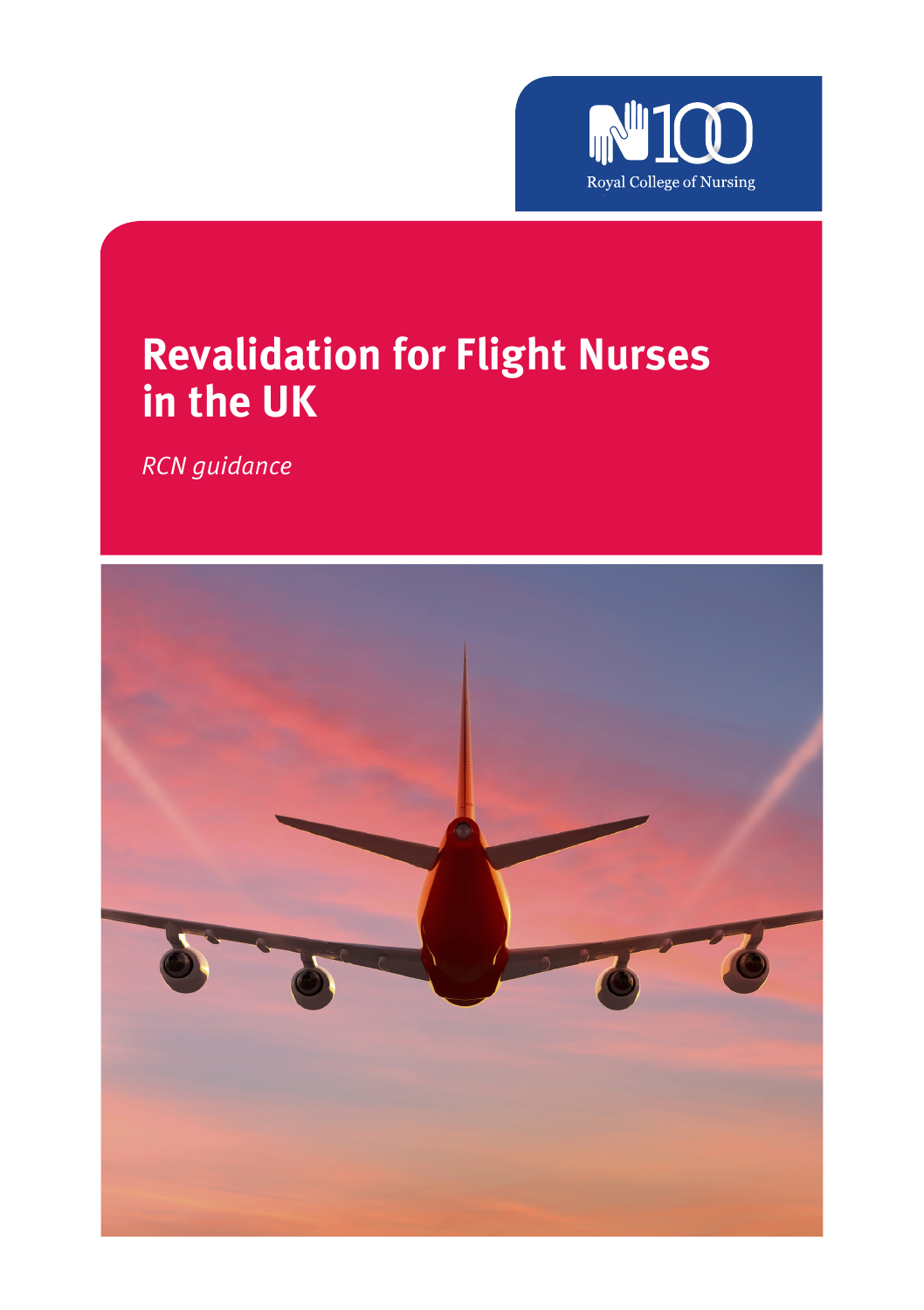**The Royal College of Nursing (RCN) is here to support members and the wider nursing profession. In December 2015 the RCN Critical Care and In-Flight Nursing Forum held a Revalidation Summit with nursing leaders from the aviation industry and the RCN Professional Lead for Education, Gill Coverdale, to explore the impact of revalidation and the potential challenges for the flight nurse community.**

# **What is revalidation?**

Revalidation is a process that the Nursing and Midwifery Council (NMC) requires all nurses and midwives to undertake every three years, in order to renew their registration. It replaces the existing Prep standards as the way in which nurses and midwives demonstrate to the NMC that they continue to practise safely and effectively, and can remain on the register. The first registrants to revalidate were those who were due to renew from April 2016 and registrants must declare that they have met a number of requirements over the three-year period.

### **What are the revalidation requirements?**

The most up to date requirements for revalidation can be found at the following link:

http://revalidation.nmc.org.uk/what-you-needto-do/

# **What constitutes practice hours?**

### **The requirement**

**You must have practised for a minimum number of hours over the three year period since your registration was last renewed or you joined the register.**

• If you have practised for fewer than the required number of hours in the three year period since your registration was last renewed or you joined the register, then you must successfully complete an appropriate return to practice programme approved by the NMC before the date of your application for renewal of registration.

The NMC states that the practice hours that count towards this requirement are those in which you rely on your skills, knowledge and experience as a registered nurse or midwife. For those nurses working in the flight nurse field this may include providing direct care to patients in flight and working in a hospital as clinical practice, but can also include case management, medical assistance, and teaching, managerial or governance roles.

For most NMC registrants their practice log will be recording the time they have spent working. The NMC doesn't require a log of thousands of individual hours, but you will need to evidence that you are achieving the minimum requirement of 450 hours. In terms of conducting a medical repatriation, careful consideration must be given to what will constitute practice hours versus preparation and travel time. General guidance is that the hours to be claimed would be "trip based" from the start to the end of the repatriation i.e. the same as you claim pay for. Any additional time spent researching or reflecting on the repatriation should be considered as reflective practice i.e. researching a condition or logistics.

| Registration                                                   | <b>Minimum Total Practice Hours Required</b>                                               |
|----------------------------------------------------------------|--------------------------------------------------------------------------------------------|
| <b>Nurse</b>                                                   | 450 practice hours required                                                                |
| Midwife                                                        | 450 practice hours required                                                                |
| Nurse and SCPHN (Nurse/SCPHN)                                  | 450 practice hours required                                                                |
| Midwife and SCPHN (Midwife/SCPHN)                              | 450 practice hours required                                                                |
| Nurse and midwife<br>(including Nurse/SCPHN and Midwife/SCPHN) | 900 practice hours required (to include 450<br>hours for nursing, 450 hours for midwifery) |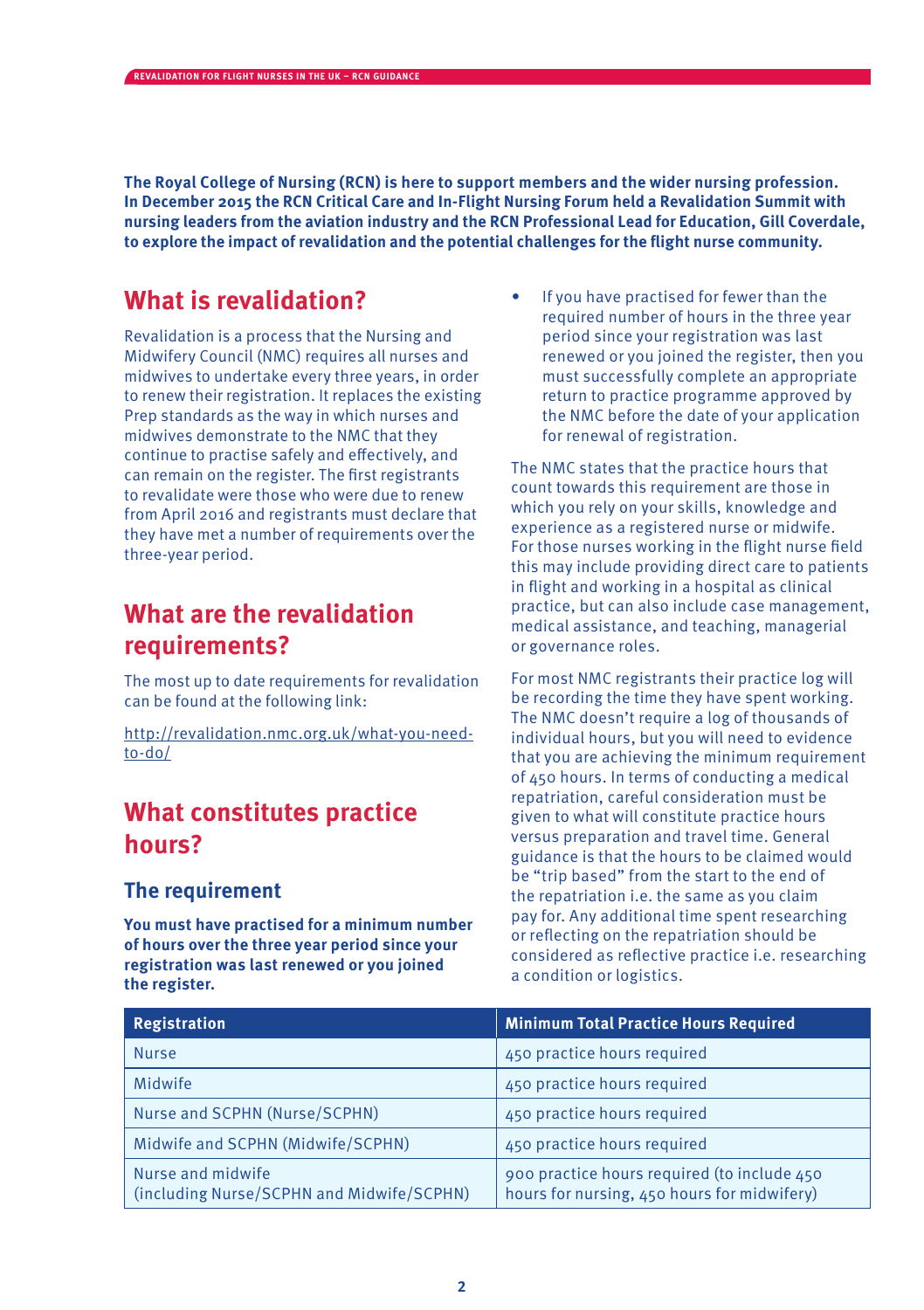For flight nurses who work in the office, in the hospital and in inflight roles, best practice would be to ensure you keep a log of your hours in a range of working environments. This demonstrates the true scope of your role and that you have kept up to date with your practice. Consider obtaining records from flight operating software, from the medical assistance centre or from the nurse agency or bank for clinical hours.

The NMC has a recommended practice hours log:

http://revalidation.nmc.org.uk/what-youneed-to-do/practice-hours

# **Continuous professional development considerations**

#### **The requirement**

**You must have undertaken 35 hours of continuing professional development (CPD) relevant to your scope of practice as a nurse or midwife in the three-year period since your registration was last renewed, or when you joined the register.**

Of those 35 hours of CPD, at least 20 must have included participatory learning. You must maintain accurate records of CPD you have undertaken. These records must contain:

- the CPD method
- a description of the topic and how it related to your practice
- the dates on which the activity was undertaken
- the number of hours (including the number of participatory hours)
- the identification of the part of the Code most relevant to the activity
- evidence that you undertook the CPD activity.

The NMC doesn't prescribe any particular type of CPD; it is up to you to decide what activity is most useful for your development as a professional. Consider the full scope of your role in the flight industry and ensure your CPD is appropriate and relevant to your full scope of practice. For example, if you work in a hospital environment, ensure you have some clinically focused learning to reflect on, in addition to aviation related learning for the inflight environment.

To meet the participatory learning requirement, you simply have to undertake activities that involve interaction with one or more other professionals. This can include attending a conference, taking part in a workshop or attending a relevant training course. It can also be online learning in a twitter discussion or webinar where you have the opportunity for debate and discussion with others.

In terms of evidence, save and upload your certificate of attendance, agenda or meeting notes in your portfolio, and consider using this as opportunity to reflect alongside this.

The RCN Critical Care and Flight Nurse Forum run two annual workshops per year which enable you to claim five-six hours of CPD for each course. Find out more at:

https://www.rcn.org.uk/get-involved/ forums/critical-care-and-in-flight-nursingforum

You could also consider joining other RCN forums that run workshops and events that may relate to your practice within the aviation industry such as:

#### **RCN Defence Nurse forum**

https://www.rcn.org.uk/get-involved/ forums/defence-nursing-forum

**RCN Emergency care association forum** https://www.rcn.org.uk/get-involved/ forums/emergency-care-association

**RCN Public health forum – Travel medicine** https://www.rcn.org.uk/clinical-topics/ public-health/specialist-areas/travel-health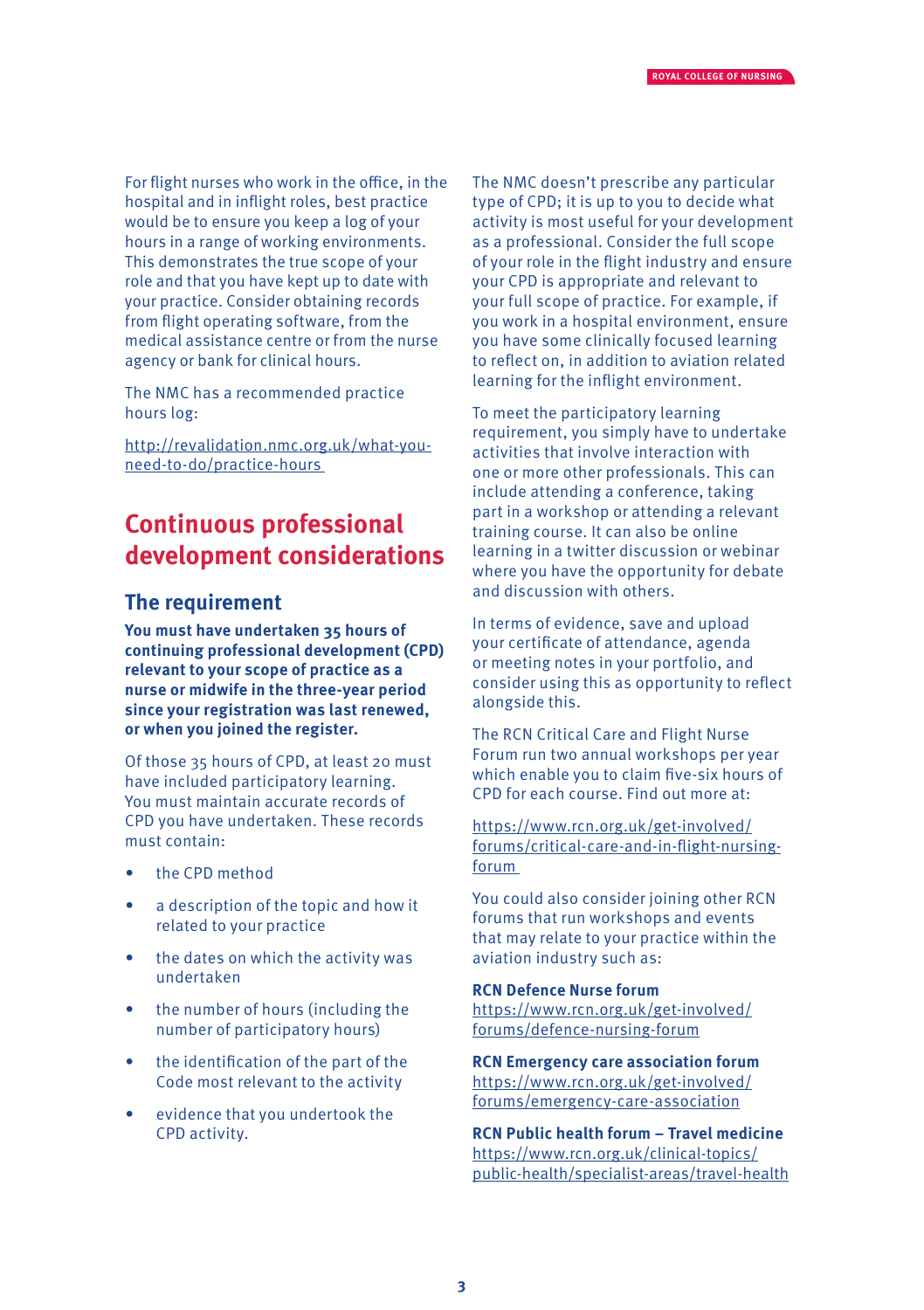### **Recording your CPD**

The NMC have produced a template for you to use to record your CPD http://revalidation.nmc.org.uk/what-you-needto-do/continuing-professional-development/

### **Practice-related feedback**

### **The requirement**

**You must have obtained five pieces of practicerelated feedback in the three-year period since your registration was last renewed or you joined the register.**

It is likely that you already receive a range of feedback, and the five pieces of feedback you collect can come from a variety of sources and in a variety of forms. It can be written or verbal, formal or informal. It may come from patients and service users, colleagues and management. It can also include feedback from team performance reports or your annual appraisal.

We recommend that you keep a note of the content of any feedback you receive, including how you used it to improve your practice. Be careful not to record any information which may identify another person.

For flight nurses in particular, find out if your employer already has feedback systems in place. For example, are they actively seeking feedback from clients? Is this feedback/complaint always forwarded on to the individual escort? Do you receive feedback or a debriefing on each of your deployments? Is there an opportunity to gather practice-related feedback from the patient? Have you been involved in a complaint or a repatriation or case which has not gone well? Have you received a compliment from a patient or employer regarding your management of a case – written or verbal?

It is vital to be proactive in obtaining this sort of feedback and establishing a solid working relationship with your employer, especially as a freelance worker.

As a manager or employer, consider implementing a formal debriefing process to promote best practice and to ensure that this reflective process can generate feedback to improve your service and to facilitate feedback opportunities with employees/workers.

## **Written reflective accounts**

### **The requirement**

You must have prepared five written reflective accounts in the three-year period since your registration was last renewed or you joined the register. Each reflective account must be recorded on the approved form and must refer to the following and how they relate to *The Code*:

- an instance of your CPD, and/or
- a piece of practice-related feedback you have received, and/or
- an event or experience in your own professional practice.

The NMC wants to encourage nurses and midwives to reflect on their practice, so they can identify any improvements or changes to their practice as a result of what they have learnt.

Each of your five reflections can be about an instance of CPD, feedback, or an event or experience from your work as a nurse or midwife – you can even write a reflection about a combination of these. It is important to think about The Code when you write your reflections, and consider the role of The Code in your practice and professional development.

If the scope of your role is varied, try to reflect this variety in your reflective accounts and demonstrate improvement in your competence and skill.

There is a gap in the industry for showcasing excellence in flight nursing. The RCN Critical Care and In-Flight Nursing Forum actively encourages its members to consider writing for publication. Consider writing up one of your experiences as a flight nurse for publication in industry magazines or RCN publications to demonstrate best practice and excellence. You could do this as an individual or as part of a team.

### **Recording written reflective accounts**

The NMC have a template for recording written reflective accounts: http://revalidation.nmc.org.uk/what-you-needto-do/written-reflective-accounts/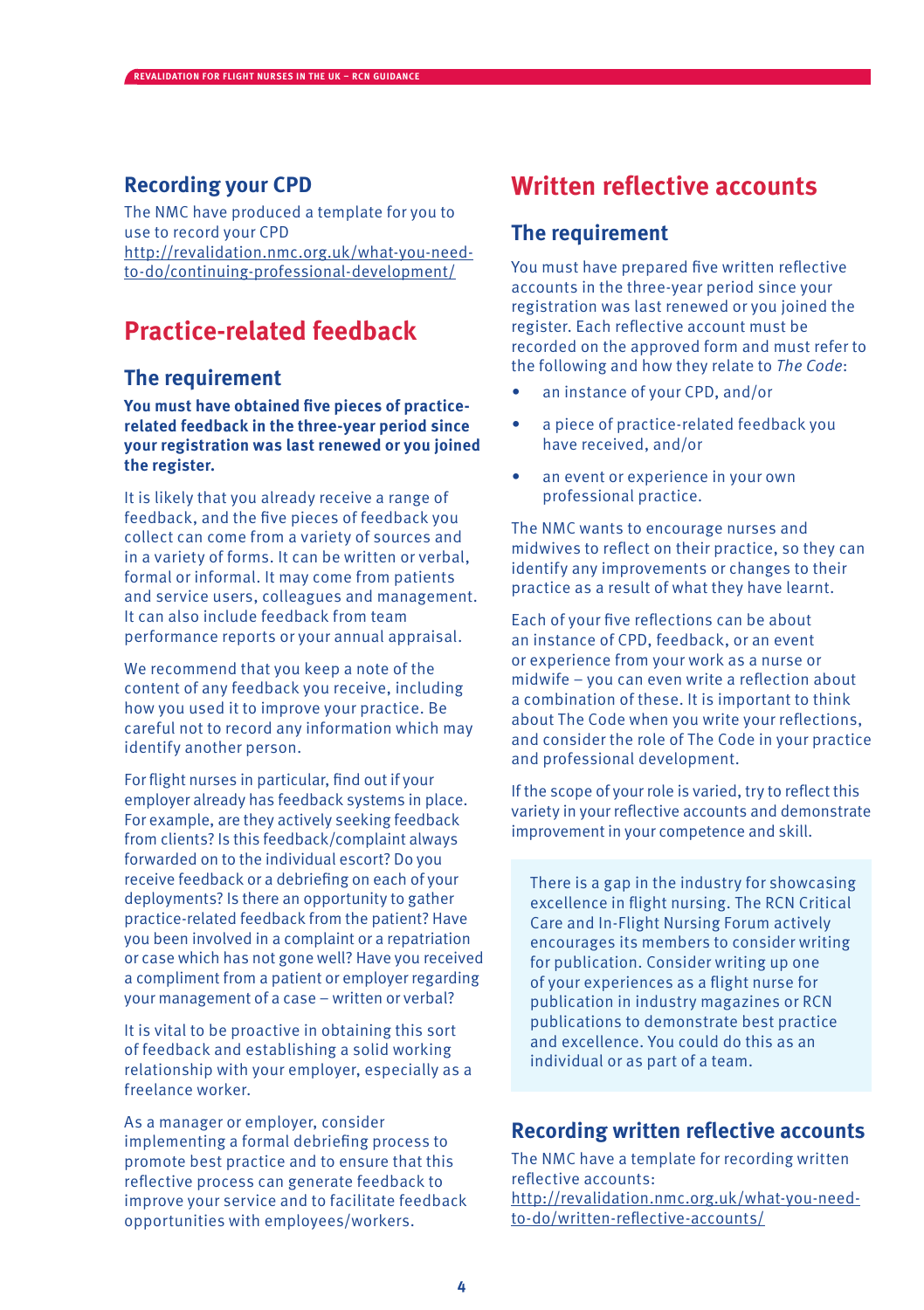# **Reflective discussion**

### **The requirement**

**You must have had a reflective discussion with another NMC registrant, covering your five written reflective accounts on your CPD and/or practice-related feedback and/or an event or experience in your practice and how this relates to** *The Code***.**

You must ensure that the NMC registrant with whom you had your reflective discussion signs the approved form recording their name, NMC Pin and email, as well as the date you had the discussion.

Give careful consideration as to who you have your reflective discussion with as this is an excellent opportunity to really challenge both yourself and your practice.

There is a helpful guidance sheet for conducting a reflective discussion and choosing a reflective discussion partner at the following link: http://www.nmc.org.uk/globalassets/ sitedocuments/revalidation/reflectivediscussion-guidance.pdf

Flight nurses should be encouraged to build a strong professional network. The nature of freelance work means you may need to give careful consideration regarding who is going to support you for your reflective discussion. Remember that they must be an NMC registrant themselves. Besides that, ideally choose someone who has a solid understanding of the nature of your work, and who is able to push and constructively challenge you in the discussion to provide benefit to both parties. Consider reaching out to colleagues in the same industry via social media such as Facebook, Twitter.

The RCN Critical Care and In-Flight Nursing Forum has a Facebook site you can join: Critical Care and In-Flight Nursing Forum

The RCN is also on Twitter: @theRCN

**Employees:** If you hope to have a reflective discussion with one of your employers as a freelance flight nurse, contact them well in advance to understand what sort of commitment, if any, they can offer you. Consider in advance the potential time impact for conducting the reflection. Some nurses may want to discuss in great detail so time can be

difficult to quantify. Try to make the process as smooth and easy as possible for your reflective discussion partner by preparing in advance, submitting paperwork or your portfolio beforehand at an agreed time, ensuring there is cover for you while you are away from work. Many freelance flight nurses may not see their employers face-to-face so give consideration as to how this will work. You may need to be creative with the way you conduct your revalidation – consider using Skype if a face-toface meeting is not possible due to the nature of your work.

**Employers:** Many employers may build the reflective discussion into their regular business appraisals, but some may require it to occur separately (where the business appraiser is not NMC registered for instance). Consider, agree and communicate your expectations well in advance to all employees and include guidance on how this will be managed for freelance flight nurses. Consider how much accountability you have for the registrant as a business – do you ask the nurse to provide evidence that the reflection has occurred or leave it to the registrant to take onus for it? If registered with the Care Quality Commission, the business is required to have a plan for employees and ensure that they are fit to practice, on the register and planning to revalidate.

### **Recording reflective discussions**

The NMC have a template for recording the reflective discussion, use of which is mandatory: http://revalidation.nmc.org.uk/what-you-needto-do/reflective-discussion/

### **Health and character**

### **The requirement**

You must provide a health and character declaration. You must declare if you have been convicted of any criminal offence or issued with a formal caution.

You will be asked to declare if you have been subject to any adverse determination that your fitness to practise is impaired by a professional or regulatory body (including those responsible for regulating or licensing a health and social care profession).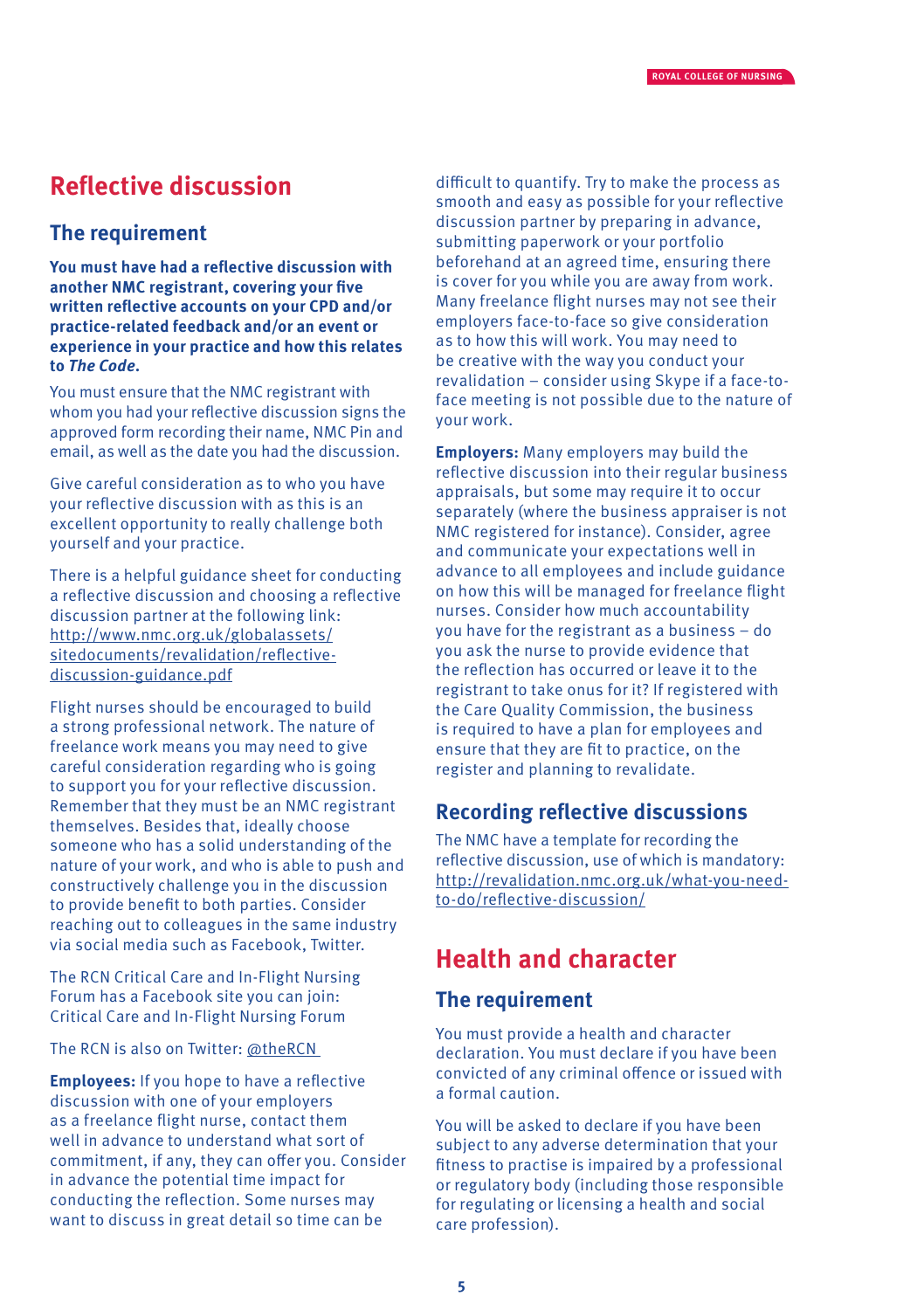With regards to physical health for freelance nurses the onus to declare lies with the escort. This should be factored into the employment contract whereby the nurse takes accountability and is contractually obliged to declare any change in their health.

For regular employees, this should be managed by Human Resource procedures and contracts of employment.

# **Professional Indemnity arrangement**

### **The requirement**

#### **You must declare that you have, or will have when practising, appropriate cover under an indemnity arrangement.**

As a registered nurse or midwife, you are legally required to have a professional indemnity arrangement in place in order to practise. Most employers provide the appropriate cover for their employees, but it is worth checking with your employer to confirm this and you should ask to see a hard copy for the full details.

If you are self-employed or freelance, you will need to have arranged your own professional indemnity cover.

The RCN offers Indemnity insurance for flight nursing but please note that the scheme's territorial cover does not extend to any claim made in either the United States of America (USA) or Canada, irrespective of where the alleged negligence occurred. The laws on international jurisdiction and applicable law when incidents occur in-flight are highly complex.

For more information please refer to the following link and the Indemnity scheme document: https://www.rcn.org.uk/ membership/legal-help/indemnity

# **Confirmation**

### **The process**

**The NMC will ask you for confirmation so they can verify the declarations you have made in your application.**

This will be a declaration in which you have demonstrated to an appropriate confirmer that you have complied with the revalidation requirements. The NMC provides a form for you to use to obtain this confirmation.

They will ask you to provide the name, NMC Pin or other professional identification number (where relevant), email, professional address and postcode of the confirmer. It is not mandatory for the confirmer to be NMC registered.

More information, including a useful tool to help you identify who can be your confirmer, is located at the following link: http://revalidation.nmc.org.uk/what-you-needto-do/confirmation/

There is no network of approved NMC confirmers so it's critical to give careful consideration well in advance of who can look at the evidence and confirm you have met the requirements for revalidation. You are required to have this part of the process conducted face-to-face discussion or video teleconference so this must be booked in. Ideally this should be with your line manager, but if this is not possible a suitable person must be agreed well ahead of time.

#### Additional considerations for employers

Organisations are encouraged to assess the nurses' understanding of revalidation and their commitment to development during the interview phase. Consider asking for evidence of how the flight nurse is working towards revalidation, ask to see a copy of their portfolio at the interview and set clear expectations of what is required of them throughout the contract of their employment.

Organisations are encouraged to continue to monitor this throughout the duration of their employment on an annual basis. Review of an employee's progress toward revalidation would form a logical part of annual performance reviews.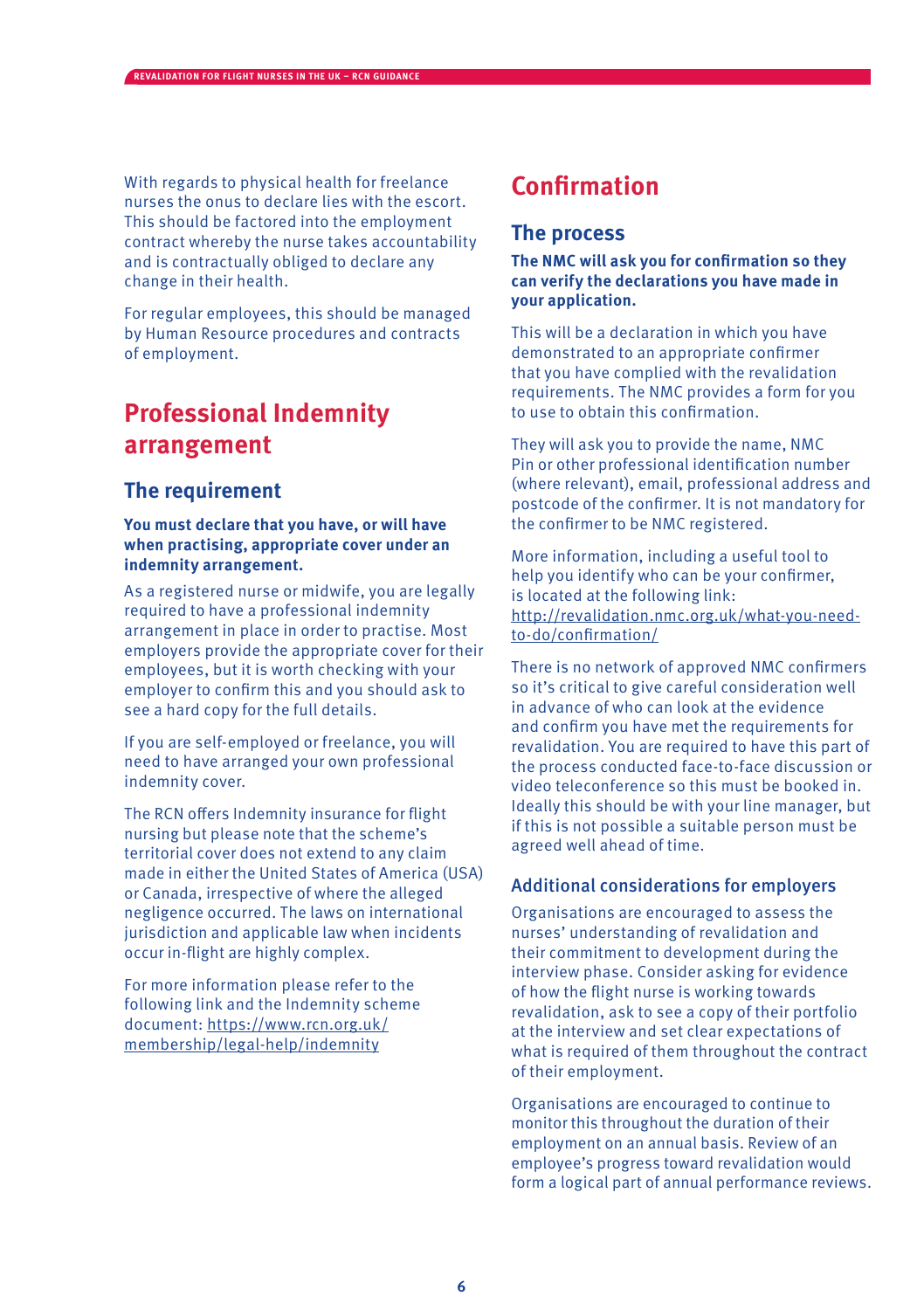Any quality-driven organisation will see this as an opportunity to support their nurses and midwives. If freelance flight nurses have difficulty revalidating there is the potential they could leave this specialised sector, resulting in the loss of valuable skillsets.

The RCN encourages organisations to review and communicate their expectations and commitment to nurses who work for and within their organisations as soon as possible.

#### **Portfolios**

Guidance on maintaining and developing a portfolio can be found here: http://www.nmc.org.uk/globalassets/ sitedocuments/revalidation/e-portfolios-andrevalidation-guidance-sheet.pdf

RCNi has developed a fully portable and NMC compliant portfolio for nurses and midwives. This can be a pay per subscription, but is free if you are a subscriber to any RCNi publications. Organisations may also like to consider making this available to all their NMC registered employees through institutional subscription which has the added benefit of an administrator dashboard, providing managers with a simple snapshot of their nurses' usage of the portfolio: http://rcni.com/content/your-guide-rcniportfolio

https://rcni.com/content/organisational-accessrcni-portfolio

### **How can you prepare for revalidation?**

- **Get to know the NMC** *Code* Familiarise yourself with the NMC *Code* and practise using it to reflect on your development, learning and work.
	- **Sign up to NMC Online** Set up your online account on the NMC website and check your renewal date. The NMC will notify you at least 60 days before your application for revalidation is due. You will then have 60 days to log into NMC Online and complete the revalidation application form.
- **Use resources on NMC website** Keep an eye on the NMC website for up-to-date information and resources.
- **Start thinking about revalidation now** How do you stay up to date? Are you discussing practice and development with colleagues? Are you getting enough of the right CPD? Who would be your 'confirmer'? Who will you be having a reflective discussion with?
- **Speak to colleagues**

Identify gaps in your development and areas for improvement, and discuss development issues with your manager.

• **Stay organised**

Ensure you have a clear record of courses, learning and development; keep a note of feedback and how it has informed your practice, as well as your reflections on the Code, practice and learning.

#### Top tips to prepare for revalidation

- Make sure you are familiar with the NMC *Code of Conduct*, which was launched in March 2015, as this is key to revalidation.
- Explore how you might use meetings, appraisals and one-to-ones to facilitate reflection on practice, provide feedback and identify developmental needs.
- Identify the range of different learning opportunities that are available to you. This can be through both formal activities, such as a taught course or informal opportunities, such as reading about issues relevant to practice or engaging in a relevant social media discussion.
- Start collecting your evidence and store it in a safe and secure place (paper based or digitally). This evidence will be needed when you hold your reflective discussion with another NMC registrant and for the discussion with your confirmer.
- Reflect on your practice so that you can continue to build skills around reflective practice that will stand you in good stead for the revalidation process.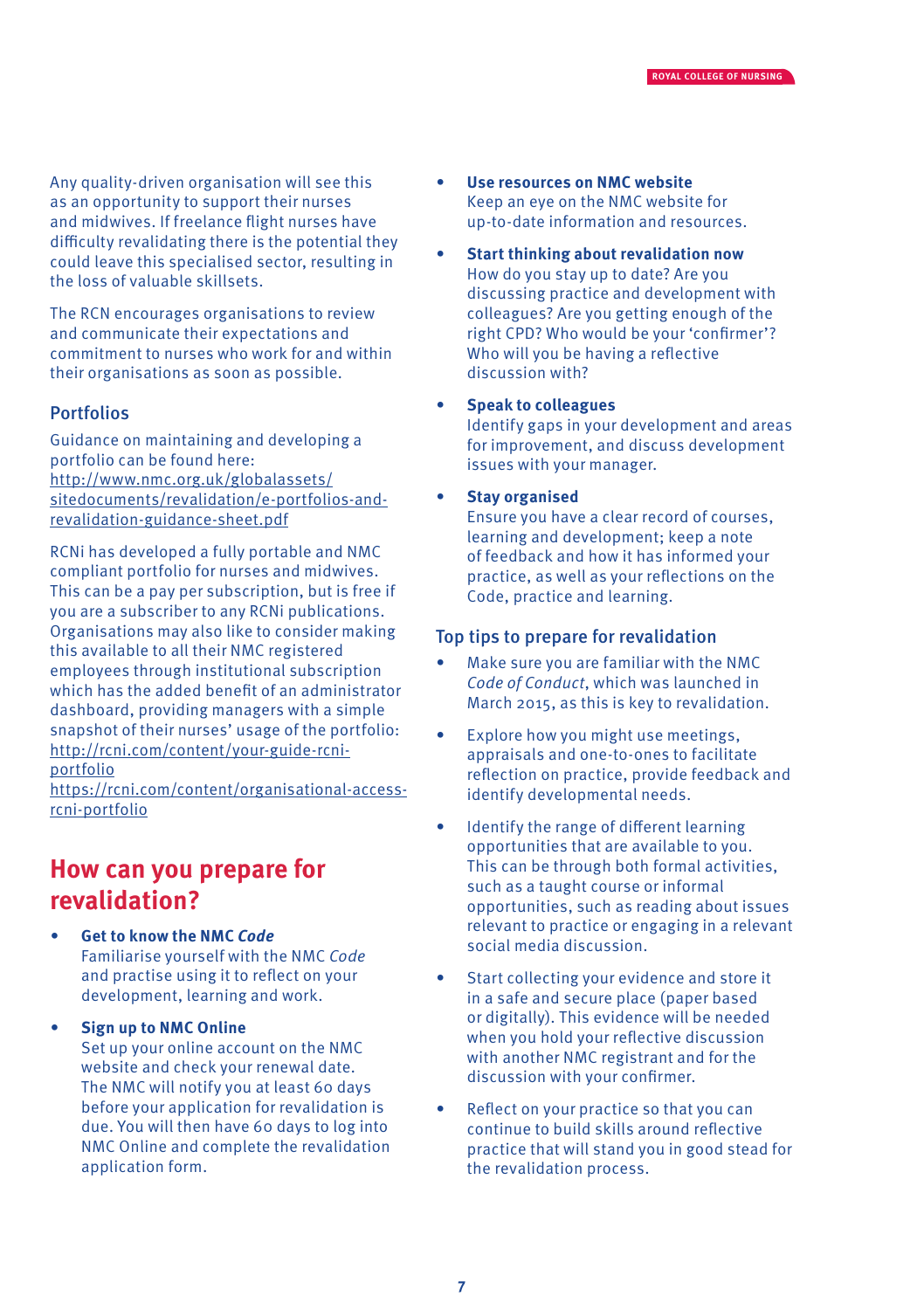- Gather feedback from activities with your client group. Remember feedback may not always be positive – less positive feedback can often trigger us to reflect and adjust our practice appropriately.
- Begin to explore and identify who will be able to take on the role of confirmer.
- Listen to Howard Catton, former Head of RCN Policy and International, sharing his top tips to prepare for NMC revalidation: https://audioboom.com/boos/3688693 preparing-for-revalidation-howard-s-top-tips

#### Resources to review

- **RCN web page on NMC revalidation**  This gives information on what revalidation is, what the RCN has done to influence and shape it and how the RCN will support members. It also offers links to other resources. www.rcn.org.uk/revalidation
- **RCN online NMC revalidation resource** This has been developed by the RCN Nursing Department to give clear and concise information on NMC revalidation, what it is and how to prepare. It has information on all the requirements for registrants on NMC revalidation, in addition to separate sections for employers and confirmers. https://www.rcn.org.uk/professionaldevelopment/revalidation
- **NMC website**

The NMC website has information, guidance and resources for NMC revalidation as well as regular updates on progress. www.nmc.org.uk/standards/revalidation

• **RCNi video**

This illustrated video from RCNi gives a simple explanation of what NMC revalidation is. https://www.youtube.com/ watch?v=JxFhLEr8Q7w

• **RCN Direct online advice factsheet** https://www.rcn.org.uk/get-help/rcnadvice/nursing-and-midwifery-council

#### • **CPD** The RCN offers a range of online CPD resources to members: www.rcn.org.uk/ development/practice/cpd\_online\_learning

• **Advice/support** RCN Direct will provide members with help and support in understanding NMC revalidation and how to navigate the process.

You can call RCND Direct for revalidation advice on: **0345 772 6100** (local rate) 7 days a week from 8.30am-8.30pm.

Or email RCN Direct at web.enquiries@rcn.org.uk

Or visit www.rcn.org.uk/contactus